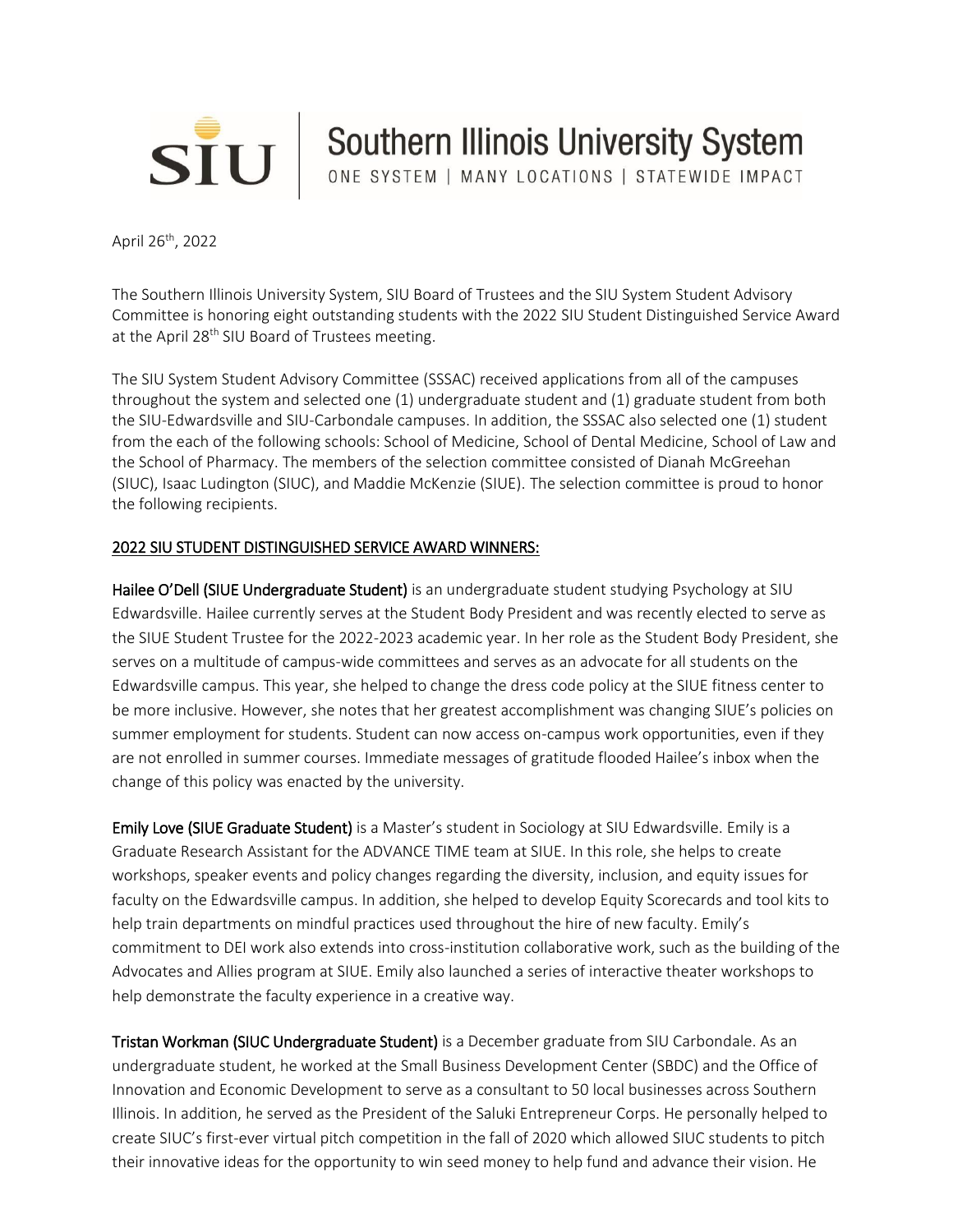also helped to grow the co-working space programs at the Dunn-Richmond Economic Development Center. One of his nominators noted how Tristan's commitment to serving regional small businesses quite literally helped those businesses survive and grow despite the challenges they all faced in the midst of COVID-19

Anna Wilcoxen (SIUC Graduate Student) is a PhD candidate in the School of Communication Studies at SIU Carbondale. Anna served as the Graduate Assistants United President from 2019 to 2021, as well as, served in other executive roles from such as the grievance officer, treasurer and secretary. While serving as the President of the graduate student union at SIUC, Anna was the lead negotiator of the 2020-2021 impact bargaining team, which negotiated contract amendments for Graduate Assistants due to Covid-19. Anna has had an impactful voice on the working conditions of graduate students on the campus of SIUC. Anna also had a tremendous impact on their department by serving as the editor of the 101 CMST introductory course workbook that is used by hundreds of students. In addition, Anna has also served on community projects like Carbondale Spring and Y'll Rock Carbondale.

Barra Madden (School of Medicine) is a fourth year medical student at the SIU School of Medicine. He is highly involved in the P4 Program, which is a high school pipeline program in Springfield, Illinois. Throughout Covid-19, she has been heavily active in promoting vaccination awareness at numerous agencies and local churches. She collaborated with the NAACP to organize medical student volunteers to help run a free immunization clinic in order to help local students return to school. She is the President of the local SNMA Chapter, which helps to promote medicine in underrepresented communities. During the pandemic, she worked with the city of Springfield to use CARES Act resources to partner with local black owned restaurants to serve hot meals weekly to underserved areas of the community. In addition, she served as the Chair for Addressing Systematic Racism Committee medical student section of the Illinois State Medical Society.

Morgan Wiggins (School of Law) is a third year law student at the SIU School of Law. Morgan has dedicated herself to an array of services is support to her local community. She is currently a currently a volunteer at the Department of Public Advocacy in the Paducah trial office. Over the last two years, she has also served as a volunteer at the Lotus Children Advocacy and Sexual Assault Center and at the SIU Domestic Violence Clinic. She has also volunteered internationally in El Salvador with the Starfish Orphan Ministries to help feed the homeless and build homes. She also traveled to Belize and the Philippines to teach children about their human rights and provide basic sexual education. Recently, she has served as a volunteer for the Lotus Children's Advocacy & Sexual Violence Resource Center where she helped to compile a new manual for regional investigators and partner disciplines to use in improve collaboration.

Alison Long (School of Dental Medicine) is a fourth year student at the SIU School of Dental Medicine. Allison is a member of multiple campus organizations, which serve to enhance the education and community commitments of the campus, such as the SIU American Dental Student Association, Give Kids a Smile and Veteran Care Days. Allison is the Wellness Chair for SIUSDM American Student Dental Association. While being the Wellness Chair Allison organized a Virtual Dental Dash 5k raising over \$1,500 for student membership dues. During the 2021 academic year Allison was the on the Breast Cancer Fundraiser Committee for the SIUSDM American Association for Women Dentists. The AAWD committee raised over \$2000 for Siteman Cancer Research by selling pink-themed scrub caps.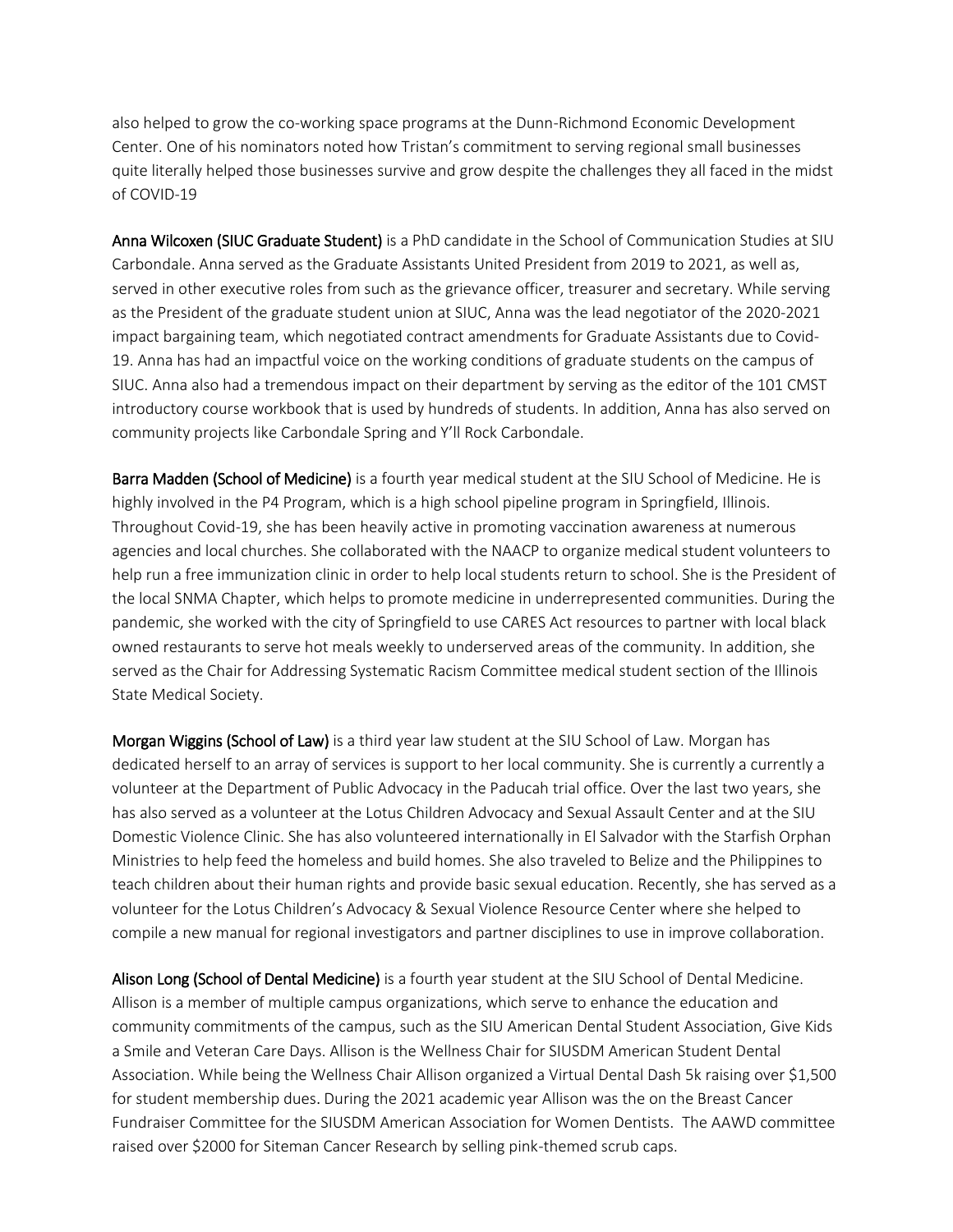Aneesh Asokan (School of Pharmacy) is a fourth year student at the SIU School of Pharmacy. Aneesh has served as the class President of the School of Pharmacy since 2019. In addition, and he has served as President of the School of Pharmacy Student Representative Council and as the fundraising chair for the American Pharmacists Association- Academy of Student Pharmacists & Illinois Pharmacists Association. He and his other classmates started the professional organization, Industry Pharmacist Organization (IPhO). In just a three-year timeframe, this organization has brought an array of opportunities to learn about the different areas of Industry Pharmacists and assists students in finding fellowships and internships. In addition, he served as a member of the SIU System Student Advisory Committee from 2020-2021.

## HONORABLE MENTION:

*Sidney Leno (School of Medicine)* is a first year medical student at the SIU School of Medicine. During her short time at the Carbondale campus, she helped to establish and organize a food bank for the School of Medicine. In addition, she helped to organize a variety of programming to celebrate Black History Month; these events included a panel discussion, movie screenings, and a journal club session for first year medical students.

*Matthew Mannion (School of Medicine)* is a fourth year medical student at the SIU School of Medicine. He serves on the executive board of the Physician Pipeline Preparatory Program (P4), which prepared high school students for a medical degree. In addition, Matt led a student initiative to establish a "Medical Student Research Scholars Program" within the Medical School to assist students as they prepared for their national board exams.

*Kamaria Coleman (School of Medicine)* is a third year medical student at the SIU School of Medicine. She is the Marginalized Student Network Coordinator and Anti-Racism Task Force Training Co-Facilitator. She currently serves as the President of the Student National Medical Association. In addition, she served as a Diversity, Equity, and Inclusion Health Ambassador and worked with the local NAACP and Department of Family and Community Medicine to assist with back to school physicals and vaccinations.

*Lorren Pack (SIU School of Law)* is a third year law student at the SIU School of Law. Lorren currently works as a legal intern for the Jackson County State's Attorney. She has had a critical role as the Operations and Communications Chairperson for the SIU Law School's OUTLaw. OUTLaw is an organization that promotes the rights and inclusion of LGBTA+ persons and their allies through legal advocacy and the development of policies/practices that establishes equality and inclusion. In addition, she is working on an Illinois task force, which will implement OUTLaw programming to all Illinois Law Schools.

*Khushali Sarnot (SIU School of Pharmacy)* is a second year student at the SIU School of Pharmacy. Khushali is the Vice President and Historian for the Class of 2024. In this role, she started a voluntary program through "Love for Our Elders" in which students volunteer at local nursing homes. She is currently the President for the Student Society of Health-System Pharmacists. In addition, she is the fundraising chair for the American Pharmacists Association – Academy of Student Pharmacists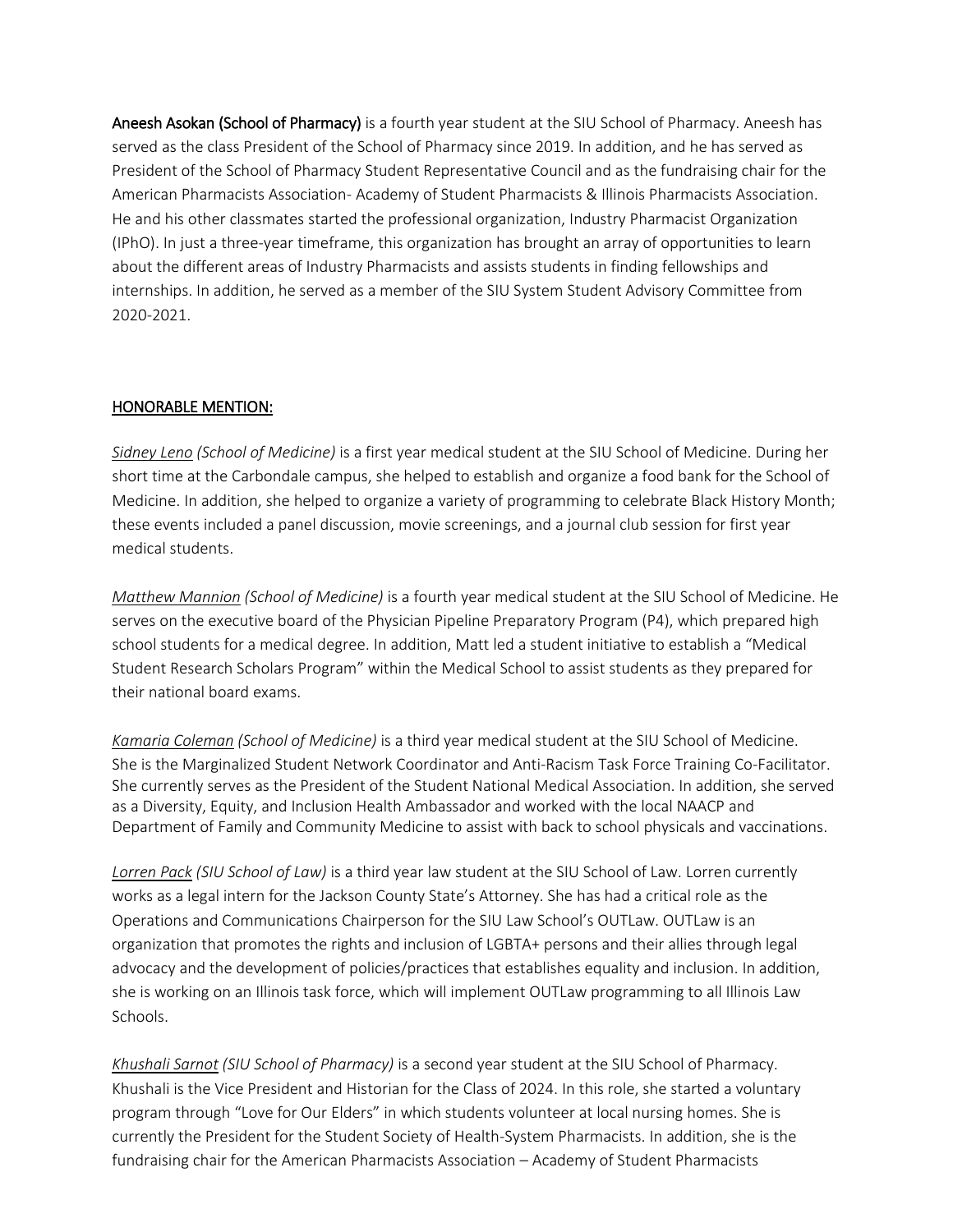*Olivia Middendorf (SIUE Graduate Student)* is a Master's student in Nutrition & Dietetics at SIU Edwardsville. She helps to oversee the SIUE Community Teaching Garden. As a member of the SIUE Climate and Sustainability Advisory Board, she co-created a composting guide and plan of action for the SIUE Nutrition Department. Her interest in nutrition also led to volunteering at the SIUE Cupboard Food Pantry, the Nelson Mandela University Feeding Scheme, and the L. May Eatery – Farm to Table Garden program.

*Isabella Pruitt (SIUE Undergraduate Student)* is an undergraduate student studying Public Health at SIU Edwardsville. She is currently the Vice President of the SIUE undergraduate student body. Under this role, she assisted in reforming the dress code of the SIUE fitness center. She is also serves at the Director of Health and Wellness Education for your sorority, Alpha Phi. She also helped to plan and organize four different protest and marches, including the Women's March and a Black Lives Matter Protest in Springfield, Illinois while she was in high school.

*Chloe Goldbach (SIUC Graduate Student)* is a PhD candidate in Counseling Psychology at SIU Carbondale and is a Celia M. Howard Fellow for the Paul Simon Public Policy Institute. She has served as an officer for WGSS and has organized community-wide events on transgender and nonbinary issues in this role. She is currently a practicum therapist at SIUC Counseling and Psychological Services with a focus on serving LGBTQ+ clients, clients with eating and body image concerns, and clients with histories of sexual trauma.

*Olivia Hood (SIUC Graduate Student)* is a Master's student in Public Health at SIU Carbondale. Olivia is the President of SIUC's Leadership Development Program (LDP). In addition, Olivia serves as a volunteer at The Gary Learning Institute in Carbondale. From 2018-2022, she served as the Director of Service for the Timmy Global Health. Olivia has volunteered numerous hours to educate the community on public health issues such as flu vaccinations, mental health awareness, and blood drives.

*Dianah McGreehan (SIUC Graduate Student)* is a PhD candidate in the School of Communication Studies at SIU Carbondale. She currently serves as the President of the Graduate and Professional Student Council and is the past President of the graduate student union, GAUnited. In the fall of 2020 and 2021, Dianah served as the Chair of the Diversity Week planning committee and helped to coordinate and plan over twenty events, which celebrated diversity, equity, and inclusion on the campus of SIUC. To ensure the success of diversity week this past fall, she personally raised \$25,000 in sponsorships.

*Nelson Fernandez (SIUC Undergraduate Student)* is an undergraduate in Mechanical Engineering student at SIU Carbondale. Nelson is the founder and project manager of the SIUC Green Roof Project, which helped to install a smart irrigation system on the roofs of SIUC, as well as, the instilled temporary wind turbines throughout the campus. Nelson and his team are leading the charge for sustainability efforts across SIUC.

*Patrick Murphy (SIUC Undergraduate Student)* is a December graduate from SIU-Carbondale, dual majored in Public Service and Pre-Law. Patrick is an extremely active student, who has served on a variety of organizations and committees. For example, he is the current President of the Omega Delta Fraternity.